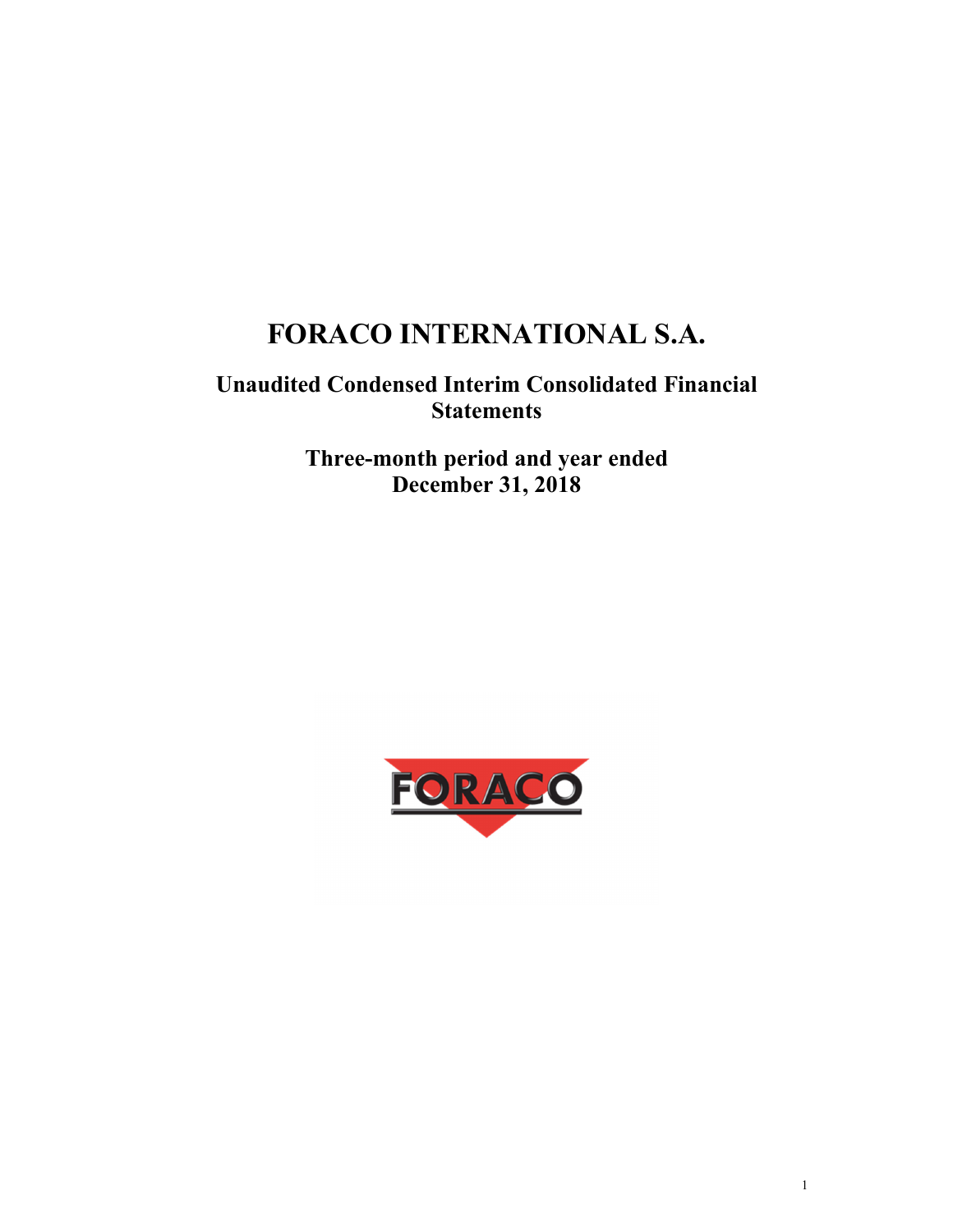## **Table of Contents**

|     | Unaudited condensed interim consolidated balance sheet - Assets                       | 3  |
|-----|---------------------------------------------------------------------------------------|----|
|     | Unaudited condensed interim consolidated balance sheet - Equity and Liabilities       | 4  |
|     | Unaudited condensed interim consolidated income statement                             | 5  |
|     | Unaudited condensed interim consolidated statement of changes in equity               | 6  |
|     | Selected notes to the unaudited condensed interim consolidated financial statements 8 |    |
| 1.  | Basis of preparation                                                                  | 8  |
| 2.  | Selected notes on critical accounting policies and new accounting pronouncements      | 8  |
|     | 3. Financial risk management                                                          | 10 |
| 4.  | Segment information                                                                   | 11 |
|     | 5. Property, plant and equipment                                                      | 12 |
| 6.  | Goodwill                                                                              | 12 |
| 7.  | Inventories                                                                           | 13 |
| 8.  | <b>Borrowings</b>                                                                     | 13 |
| 9.  | Provisions                                                                            | 14 |
| 10. | Share capital                                                                         | 15 |
| 11. | Other income / expense, net                                                           | 15 |
| 12. | Expenses by nature                                                                    | 16 |
| 13. | Income tax expense                                                                    | 16 |
| 14. | Commitments and contingencies                                                         | 16 |
| 15. | Related-party transactions                                                            | 17 |
| 16. | Earnings per share calculation                                                        | 17 |
| 17. | Post balance sheet events                                                             | 17 |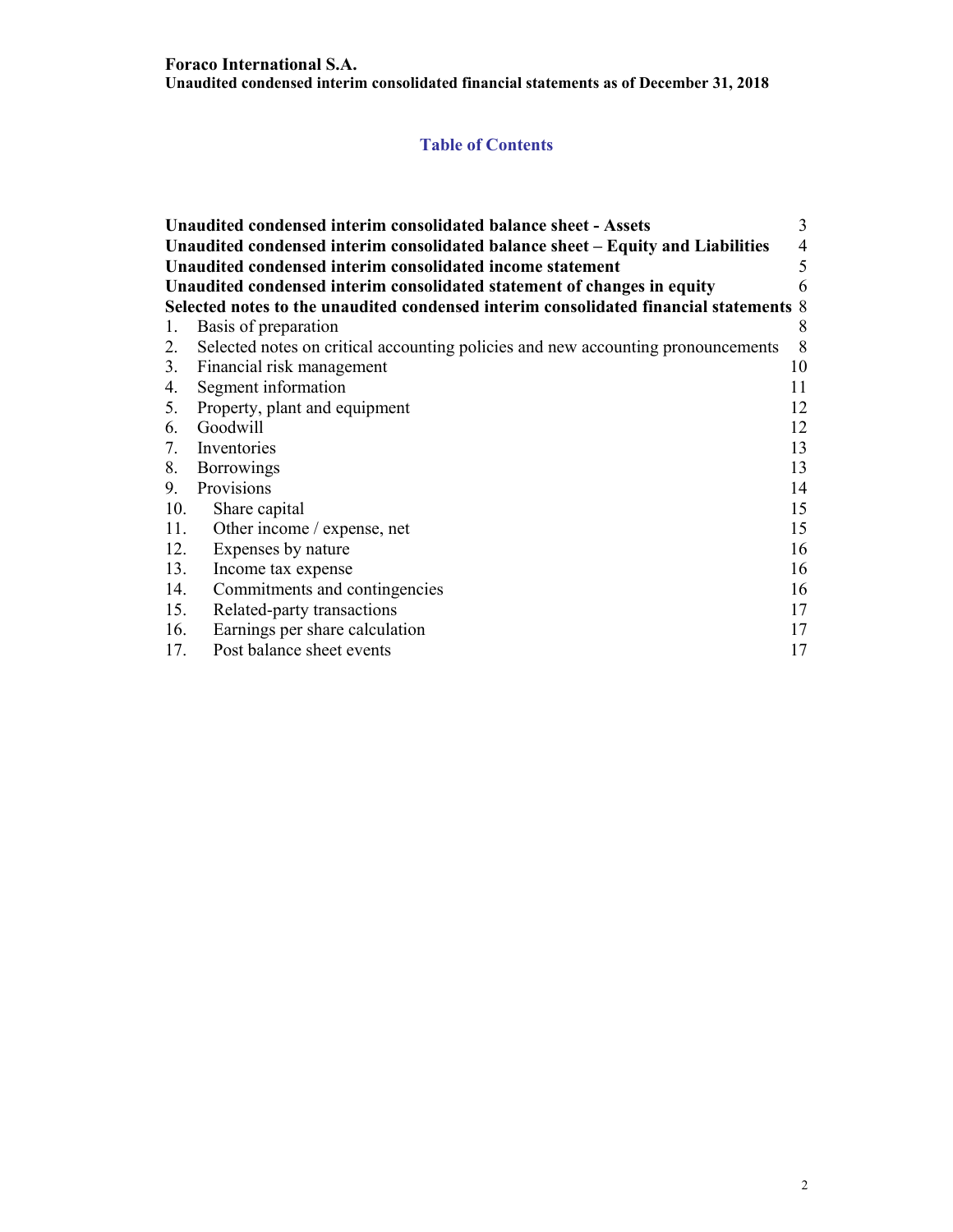## **Unaudited condensed interim consolidated balance sheet - Assets**

| in thousands of USS           | <b>Note</b> | December 31,<br>2018 | December 31,<br>2017 |
|-------------------------------|-------------|----------------------|----------------------|
| <b>ASSETS</b>                 |             |                      |                      |
| <b>Non-current assets</b>     |             |                      |                      |
| Property, plant and equipment | (5)         | 31,821               | 38,054               |
| Goodwill                      | (6)         | 78,229               | 89,169               |
| Deferred income tax assets    |             | 28,477               | 31,781               |
| Other non-current assets      |             | 1,068                | 1,174                |
|                               |             | 139,595              | 160,178              |
| <b>Current assets</b>         |             |                      |                      |
| Inventories, net              | (7)         | 32,932               | 33,820               |
| Trade receivables, net        |             | 31,853               | 22,075               |
| Other current assets          |             | 11,547               | 13,412               |
| Cash and cash equivalents     |             | 11,088               | 14,575               |
|                               |             | 87,420               | 83,882               |
| <b>Total assets</b>           |             | 227,015              | 244,060              |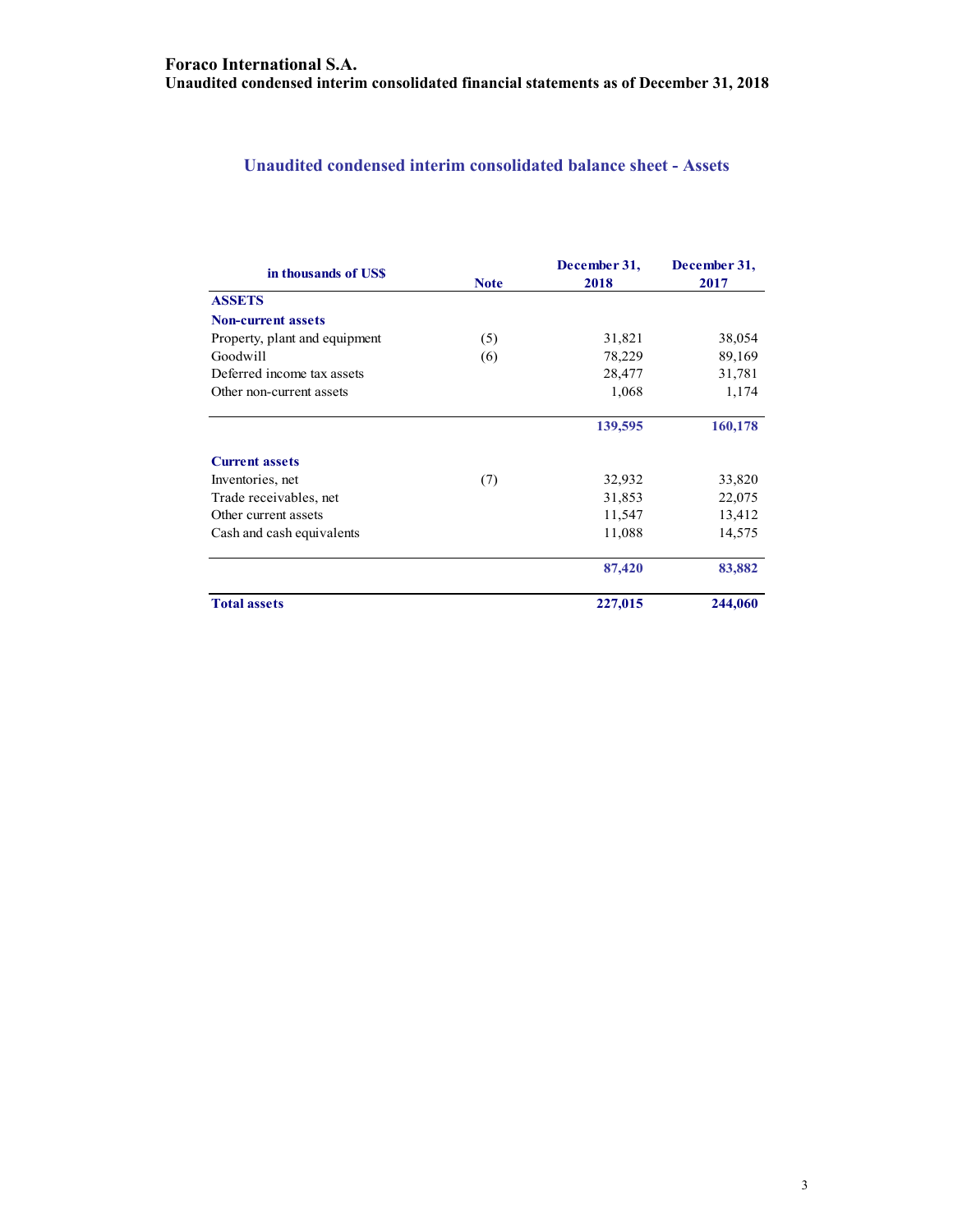## **Unaudited condensed interim consolidated balance sheet – Equity and Liabilities**

| in thousands of US\$                                              | <b>Note</b> | December 31,<br>2018 | December 31,<br>2017 |
|-------------------------------------------------------------------|-------------|----------------------|----------------------|
| <b>EQUITY</b>                                                     |             |                      |                      |
| Capital and reserves attributable to the Company's equity holders |             |                      |                      |
| Share capital                                                     |             | 1,772                | 1,772                |
| Share premium and retained earnings                               |             | 150,474              | 160,980              |
| Other reserves                                                    |             | (114, 478)           | (97, 902)            |
|                                                                   |             | 37,768               | 64,850               |
| Non-controlling interests                                         |             | 3,026                | 4,297                |
| <b>Total equity</b>                                               |             | 40,794               | 69,147               |
| <b>LIABILITIES</b>                                                |             |                      |                      |
| <b>Non-current liabilities</b>                                    |             |                      |                      |
| Borrowings - Non-current portion of long term debt                | (8)         | 131,863              | 128,451              |
| Deferred income tax liabilities                                   |             | 2,870                | 2,108                |
| Provisions for other liabilities and charges                      | (9)         | 388                  | 382                  |
| <b>Current liabilities</b>                                        |             |                      |                      |
| Trade payables                                                    |             | 22,361               | 17,695               |
| Other payables                                                    |             | 17,095               | 14,933               |
| Current income tax liabilities                                    |             | 1,540                | 600                  |
| Borrowings - Current portion of long term debt                    | (8)         | 2,740                | 3,078                |
| Borrowings - Current portion of drawn credit lines                | (8)         | 6,900                | 5,735                |
| Provisions for other liabilities and charges                      | (9)         | 465                  | 1,932                |
| <b>Total liabilities</b>                                          |             | 186,222              | 174,913              |
| <b>Total equity and liabilities</b>                               |             | 227,015              | 244,060              |
| Net debt                                                          |             | 130,415              | 122,689              |

*Net debt is a non IFRS measure and corresponds to the current and non-current portion of borrowings, net of cash and cash equivalents*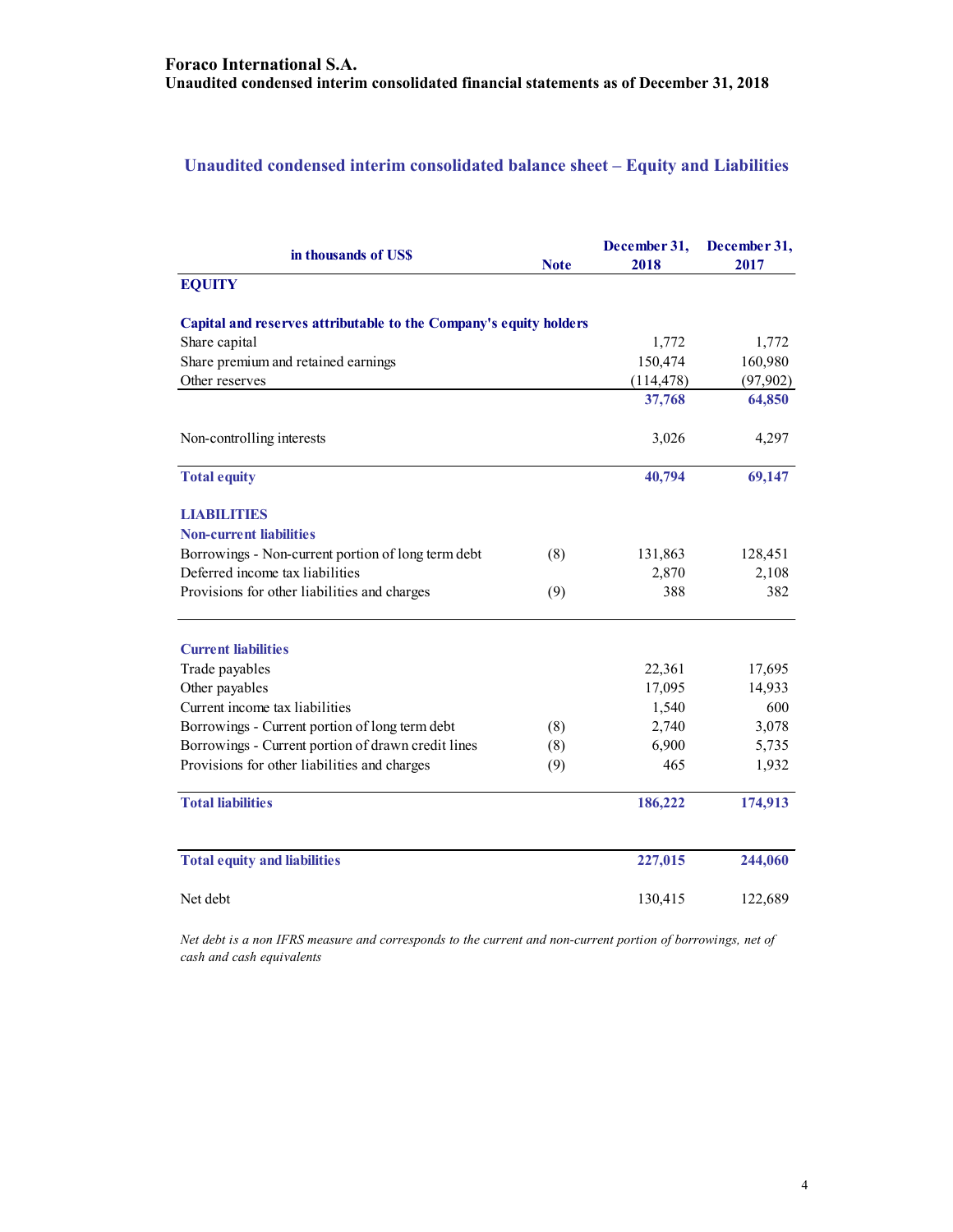## **Unaudited condensed interim consolidated income statement**

| In thousands of US\$                                                                                                                 |                 | Three-month period ended<br>December 31, |          | Year ended December 31, |                    |
|--------------------------------------------------------------------------------------------------------------------------------------|-----------------|------------------------------------------|----------|-------------------------|--------------------|
|                                                                                                                                      | <b>Note</b>     | 2018                                     | 2017     | 2018                    | 2017               |
| Revenue                                                                                                                              | (4)             | 47,992                                   | 34,978   | 180,046                 | 135,737            |
| Cost of sales                                                                                                                        | (12)            | (42, 545)                                | (30,633) | (158, 161)              | (121,605)          |
| <b>Gross profit</b>                                                                                                                  |                 | 5,447                                    | 4,345    | 21,885                  | 14,132             |
| Selling, general and administrative expenses<br>Other operating income / (expense), net                                              | (12)<br>(11/12) | (5,265)                                  | (5,253)  | (20, 771)               | (20, 407)<br>(465) |
| <b>Operating profit</b> / (loss)                                                                                                     |                 | 182                                      | (908)    | 1,114                   | (6,740)            |
| Finance costs                                                                                                                        |                 | (2,400)                                  | (1, 857) | (8,891)                 | (6,158)            |
| Profit / (loss) before income tax                                                                                                    |                 | (2,218)                                  | (2,765)  | (7, 777)                | (12,898)           |
| Income tax (expense) / profit                                                                                                        | (13)            | (1, 415)                                 | 189      | (2,853)                 | 1,612              |
| Profit / (loss) for the period                                                                                                       |                 | (3,633)                                  | (2,576)  | (10,630)                | (11, 286)          |
| Attributable to:                                                                                                                     |                 |                                          |          |                         |                    |
| Equity holders of the Company                                                                                                        |                 | (3,931)                                  | (2,328)  | (10,616)                | (10,740)           |
| Non-controlling interests                                                                                                            |                 | 298                                      | (248)    | (14)                    | (546)              |
| Earnings per share for profit attributable to the equity holders of the Company during the period (expressed in US cents per share): |                 |                                          |          |                         |                    |
| - basic                                                                                                                              | (16)            | (4.37)                                   | (2.60)   | (11.83)                 | (11.98)            |
| - diluted                                                                                                                            | (16)            | (4.37)                                   | (2.60)   | (11.83)                 | (11.98)            |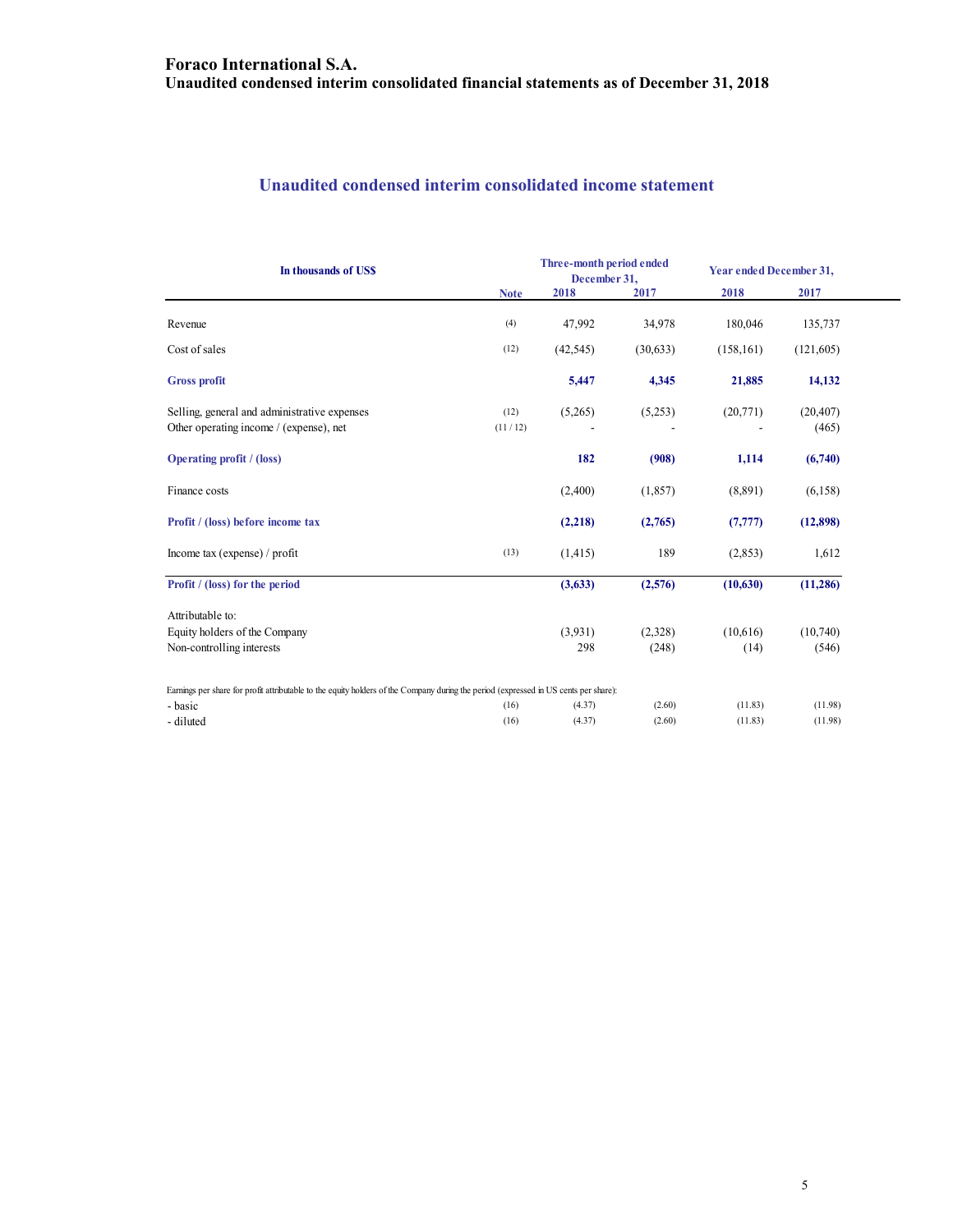## **Unaudited condensed interim consolidated statement of changes in equity**

|                                            |              | <b>Attributable to equity holders of the Company</b> | Non-            | <b>Total</b> |                  |               |
|--------------------------------------------|--------------|------------------------------------------------------|-----------------|--------------|------------------|---------------|
|                                            | <b>Share</b> | <b>Share</b>                                         | <b>Other</b>    | <b>Total</b> | controlling      | <b>Equity</b> |
| in thousands of US\$                       | Capital      | <b>Premium and</b>                                   | <b>Reserves</b> |              | <b>interests</b> |               |
|                                            |              | <b>Retained</b>                                      |                 |              |                  |               |
|                                            |              | <b>Earnings</b>                                      |                 |              |                  |               |
| <b>Balance at January 1, 2017</b>          | 1,772        | 171,661                                              | (87, 248)       | 86,185       | 5,253            | 91,438        |
| Profit $/$ (loss) for the period           |              | (10,740)                                             |                 | (10,740)     | (546)            | (11,286)      |
| Currency translation differences           |              | $\overline{\phantom{a}}$                             | (10,688)        | (10,688)     | 106              | (10, 582)     |
| Employee share-based compensation          |              |                                                      | 130             | 130          |                  | 130           |
| Exercise of share-based compensation       |              | 59                                                   | (59)            |              |                  |               |
| Treasury shares purchased (see Note 10)    |              |                                                      | (37)            | (37)         |                  | (37)          |
| Dividend paid to non controlling interests |              |                                                      |                 |              | (516)            | (516)         |
| <b>Balance at December 31, 2017</b>        | 1,772        | 160,980                                              | (97,902)        | 64,850       | 4,297            | 69,147        |
| <b>Balance at January 1, 2018</b>          | 1,772        | 160,980                                              | (97,902)        | 64,850       | 4,297            | 69,147        |
| Profit $/$ (loss) for the period           |              | (10,616)                                             |                 | (10,616)     | (14)             | (10, 630)     |
| Currency translation differences           |              |                                                      | (16, 570)       | (16, 570)    | (770)            | (17,340)      |
| Employee share-based compensation          |              |                                                      | 181             | 181          |                  | 181           |
| Exercise of share-based compensation       |              | 110                                                  | (110)           |              |                  |               |
| Treasury shares purchased (see Note 10)    |              |                                                      | (77)            | (77)         |                  | (77)          |
| Dividend paid to non controlling interests |              |                                                      |                 |              | (487)            | (487)         |
| <b>Balance at December 31, 2018</b>        | 1,772        | 150,474                                              | (114, 478)      | 37,768       | 3,026            | 40,794        |

## **Unaudited statement of comprehensive income**

| <b>Year ended</b>    |                      |  |  |
|----------------------|----------------------|--|--|
| December 31,<br>2018 | December 31,<br>2017 |  |  |
| (10,630)             | (11,286)             |  |  |
| (17,340)             | (10, 582)            |  |  |
| (27,970)             | (21, 868)            |  |  |
|                      |                      |  |  |
| (27, 186)            | (21, 428)            |  |  |
| (784)                | (440)                |  |  |
|                      |                      |  |  |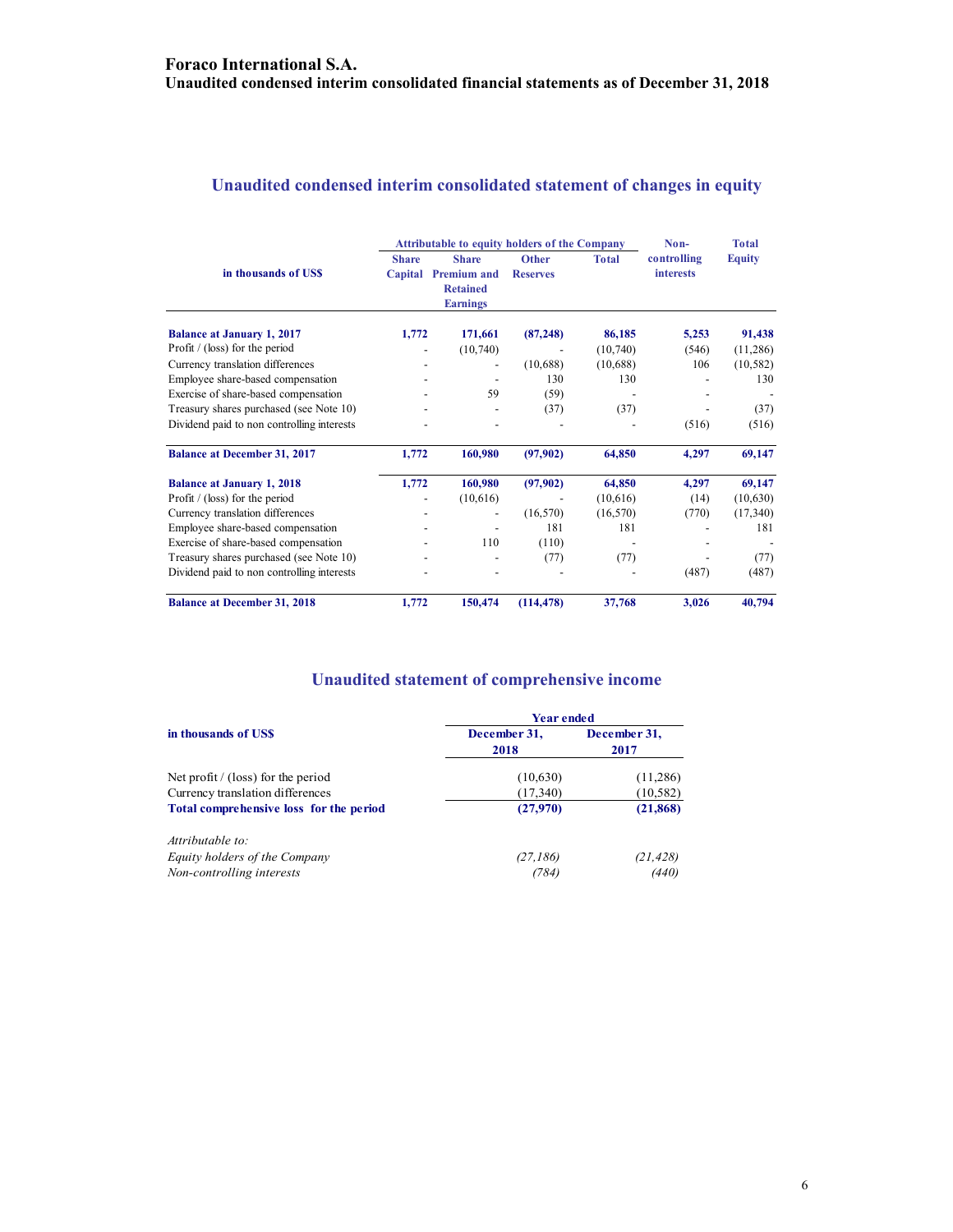#### **Unaudited condensed interim consolidated cash flow statement**

| in thousands of US\$                                              | <b>Year ended December 31,</b> |           |  |
|-------------------------------------------------------------------|--------------------------------|-----------|--|
|                                                                   | 2018                           | 2017      |  |
| Profit / (loss) for the period                                    | (10, 630)                      | (11, 286) |  |
| Adjustments for:                                                  |                                |           |  |
| - Depreciation, amortization and impairment (see Note 12)         | 16,787                         | 18,717    |  |
| - Non-cash changes in provisions and considerations payable       | 112                            | (13)      |  |
| - (Gain) / loss on sale and disposal of assets                    |                                | (74)      |  |
| - Share-based compensation expenses (see Note 12)                 | 181                            | 130       |  |
| - Income tax expenses / (profit) (see Note 13)                    | 2,853                          | (1,612)   |  |
| - Finance costs, net                                              | 8,891                          | 6,158     |  |
| Cash generated from operations before changes in operating assets |                                |           |  |
| and liabilities                                                   | 18,194                         | 12,020    |  |
| Changes in operating assets and liabilities:                      |                                |           |  |
| - Inventories                                                     | (1,962)                        | (1, 152)  |  |
| - Trade accounts receivable and other receivables                 | (9,317)                        | (2,787)   |  |
| - Trade accounts payable and other payables                       | 4,433                          | 3,943     |  |
| Cash generated from / (used in) operations                        | 11,348                         | 12,024    |  |
| - Interest paid, net                                              | (3,374)                        | (3,485)   |  |
| - Income tax paid                                                 | (2, 404)                       | (249)     |  |
| Net cash flow from / (used in) operating activities               | 5,570                          | 8,290     |  |
| Purchase of property, plant and equipment (*)                     | (12,743)                       | (9, 546)  |  |
| Net cash generated from / (used in) investing activities          | (12, 743)                      | (9, 546)  |  |
| Proceeds from issuance of borrowings, net of issuance costs       | 518                            | 538       |  |
| Proceeds from issuance of bonds, net of issuance costs            | 5,863                          | 16,306    |  |
| Repayments of borrowings                                          | (2,503)                        | (4, 452)  |  |
| Proceeds from / (repayment of) short term credit facilities       | 1,423                          | (2,631)   |  |
| Acquisition of treasury shares (see Note 10)                      | (77)                           | (37)      |  |
| Dividends paid to non-controlling interests                       | (487)                          | (516)     |  |
| Net cash generated from / (used in) financing activities          | 4,737                          | 9,208     |  |
| Exchange differences on cash and cash equivalents                 | (1,051)                        | 419       |  |
| Net increase / (decrease) in cash and cash equivalents            | (3, 487)                       | 8,371     |  |
| Cash and cash equivalents at beginning of the period              | 14,575                         | 6,204     |  |
| Cash and cash equivalents at end of the period                    | 11,088                         | 14,575    |  |
| (*) Excluding acquisition financed through capital lease          | None                           | None      |  |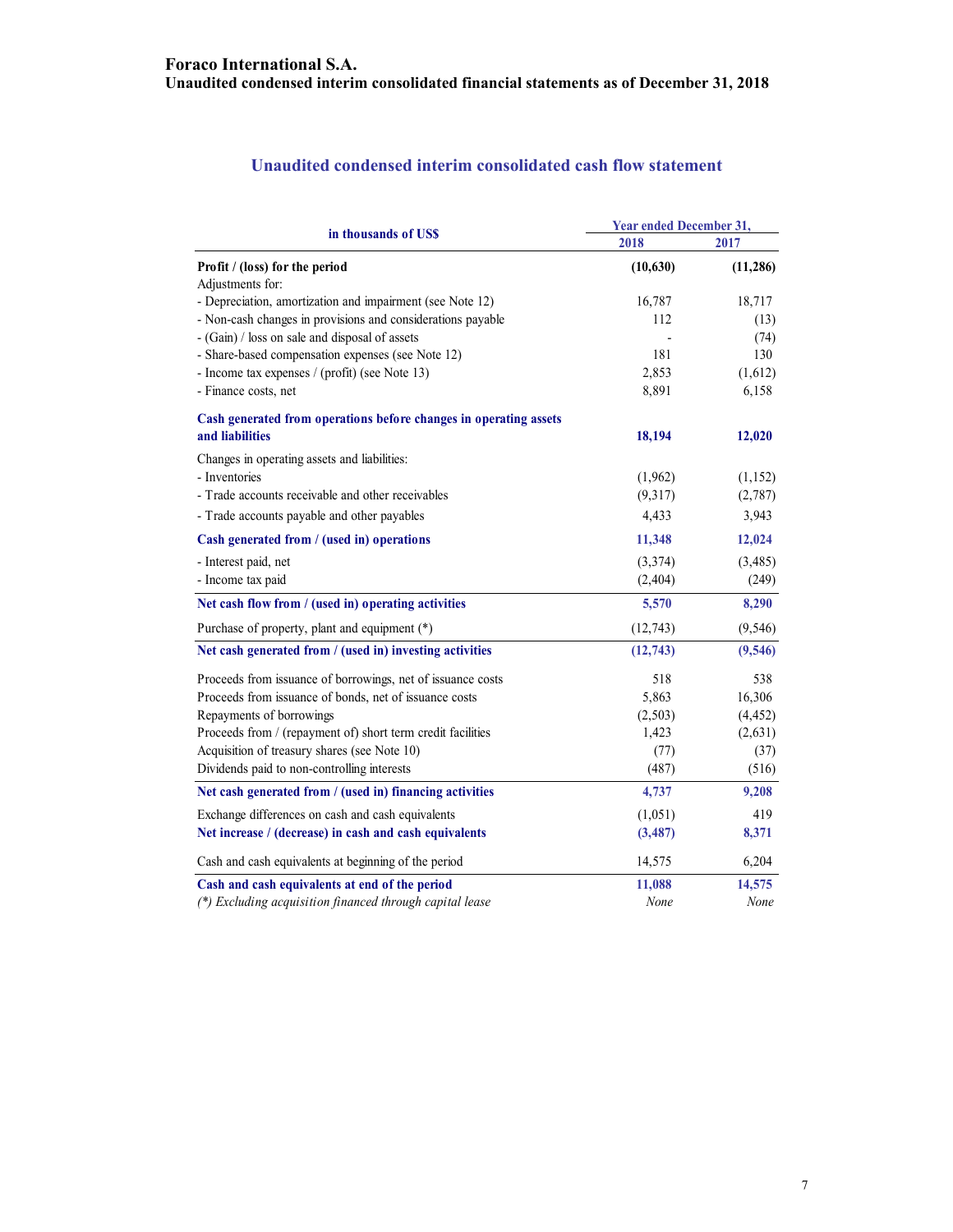**Selected notes to the unaudited condensed interim consolidated financial statements** 

#### **1. Basis of preparation**

These unaudited condensed interim financial statements have been prepared in accordance with IAS 34, Interim Financial Reporting. All material intercompany balances have been eliminated. Because all the disclosures required by IFRS are not included, these interim statements should be read in conjunction with the audited financial statements of Foraco International S.A. and its subsidiaries ("Foraco" or the "Company") for the year ended December 31, 2017.

Except when otherwise stated, all amounts are presented in thousands of US\$, which is the presentation currency of the Company.

#### **2. Selected notes on critical accounting policies and new accounting pronouncements**

#### **2.1. Accounting policies**

The accounting policies have been consistently applied with those of the annual financial statements for the year ended December 31, 2017 except for the following: during the year, the income tax expense is recognized based on Management's best estimate of the average annual income tax rate expected for the full financial year on a tax jurisdiction by tax jurisdiction basis. In the last quarter of each fiscal year, Management determines the effective income tax rate for the full year based on the anticipated actual tax returns to be filed and the effective contribution of each tax jurisdiction to the consolidated financial statements.

#### **2.2. Seasonal fluctuations**

The worldwide presence of the Company reduces its overall exposure to seasonality and its influence on business activity. The first quarter tends to become weaker year on year, this trend being increasingly apparent in a context of restrictions in the budget of the Company's clients operating in the mining industry. In West Africa, most of the Company's operations are suspended between July and October due to the rainy season. In Canada, seasonal slow periods occur during the winter freeze and spring thaw or break-up periods. Depending on the latitude, this can occur anytime from October until late December (freezing) and from mid-April through to mid-June (break-up). Operations at mining sites continue throughout the year. Russia is also affected by the winter period during which operations are suspended. In Asia Pacific and in South America, where the Company operates exclusively in the Mining segment, a seasonal slowdown in activity occurs around year-end during the vacation period. Certain contracts are also affected in Chile in July and August when the winter season peaks.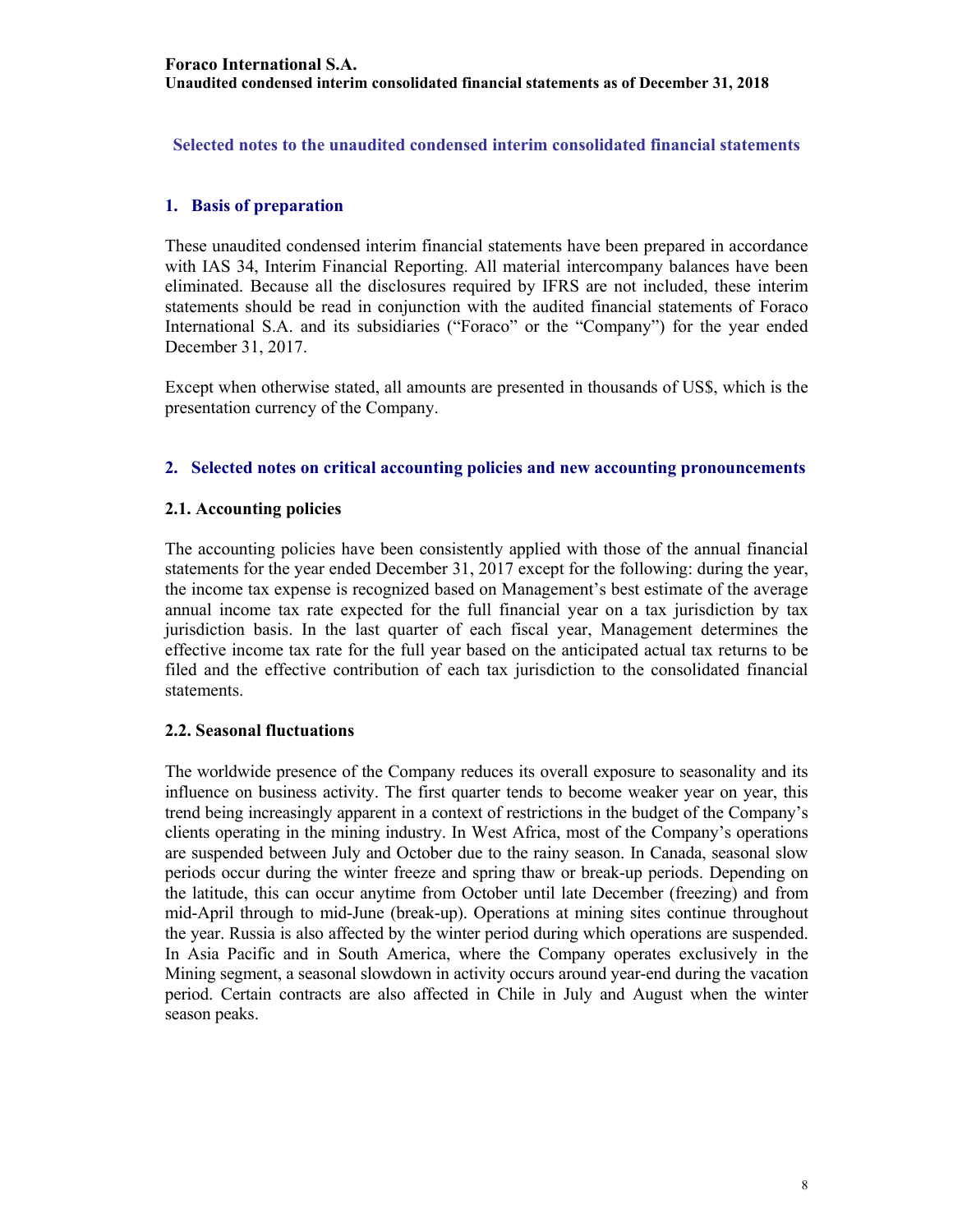## **Foraco International S.A. Unaudited condensed interim consolidated financial statements as of December 31, 2018**

## **2.3. Going concern**

Going concern is assessed based on internal forecasts and projections that take into account the trend in the business in which the Company operates and its capacity to address the market and deliver its services. On the basis of the above, the Company believes that it will have adequate financial resources to continue in operation for a period of at least twelve months. Accordingly, the Company continues to adopt the going concern basis in preparing its financial statements.

On May 11, 2017, the Company completed its debt reorganization consisting (i) in a new money injection of  $\epsilon$ 23 million (US\$ 25 million) in the form of bonds with a 5-year term, including  $E18$  million (US\$ 19.8 million) available at closing, and (ii) in the postponing of the instalment of most of the Company's existing long-term financing which takes the form of 5-year term subordinated bonds. On April 26, 2018 and then on December  $17<sup>th</sup>$ 2018, the Company drew an additional  $\epsilon$  2.5 million for a total amount of  $\epsilon$  5.0 million corresponding to the second tranche of the bonds.

As part of the debt reorganization, certain key financial covenants were set including; minimum cash, leverage ratio and limitation to capital expenditure. A waiver was obtained in March 2018 to offset the negative impact of the exchange rates and of the working capital requirements linked to the increased activity. As at December 31, 2018, the Company met its covenants. In December 2018, a new set of covenants applicable to the year 2019 was agreed with the lenders. Nothing indicates that the Company will not respect its covenants going forward within the next 12 month period.

#### **2.4. Impairment testing**

The Company performed impairment tests at the level of each geographic region using the carrying value of the Company's long lived assets based on expected discounted cash flows as at December 31, 2018. Based on the internal forecasts and projections made, the expected discounted future cash flows exceeded each of the long-lived asset's carrying amount for each geographic region and accordingly no impairment was recognized as at December 31, 2018.

#### **2.5. Deferred tax valuation allowance**

The Company's policy is to recognize deferred tax assets only when they can be recovered within a reasonable timeframe. Based on internal forecasts and projections, management considers that the potential recovery timeframe for deferred tax assets in certain countries will be longer than previously estimated, thus creating a risk that deferred tax assets may be unused. As a general rule, the Company recognizes deferred tax assets only when they can be used against taxable profit within a timeframe of five years or when available tax opportunities exist. On this basis, the Company has adopted a partial recognition based approach and has recorded certain valuation allowances.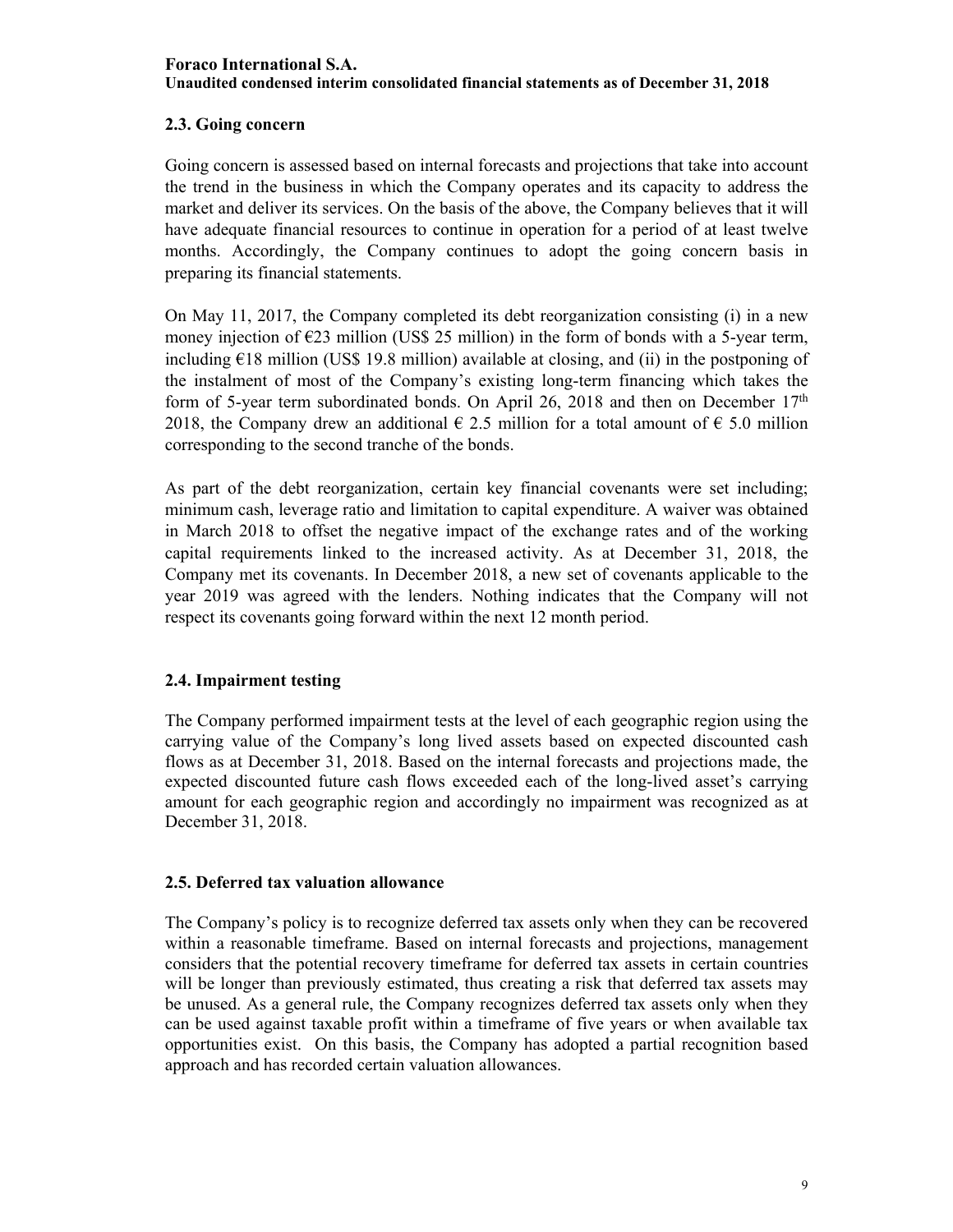#### **Foraco International S.A. Unaudited condensed interim consolidated financial statements as of December 31, 2018**

#### **2.6. New accounting pronouncements**

*Standards, amendments and interpretations to existing standards that were adopted by the Company during the period with no material impact on the consolidated financial statements.* 

- IFRS 9, Financial instruments Classification of financial assets and financial liabilities (January 1, 2018)
- IFRS 15, Revenue from contracts with customers (January 1, 2018)
- Annual improvement 2014-2016; amendments to IFRS 1 and IAS 28

The adoption of IFRS 15 had no material impact on revenue recognition for the Company. The Company generally accounts for revenue on the basis of meters drilled, which corresponds to a right to payment for performance completed to date as specified by the new standard.

#### *Standards, amendments and interpretations to existing standards that are not yet mandatory effective and have not been early adopted by the Company*

The following standards and amendments to existing standards have been published and are mandatory for the Group's accounting periods beginning on or after January 1, 2019, but have not been early adopted by the Group:

- $\bullet$  IFRS 16, Leases (January 1, 2019)
- Amendments to IAS 19
- Annual improvement 2014 2016; amendments to IFRS 3, IFRS 11, IAS 23 and IAS 12.

The adoption of IFRS 16 is expected to result in the recognition on rights-of-use assets and lease liabilities of approximately US\$ 4 million.

The application of the other standards and amendments is not expected to have a material impact on the consolidated financial statements.

#### **3. Financial risk management**

The Company is exposed to a variety of financial risks through its activity, including: liquidity risk, currency risk, cash transfer restriction, interest rate / re-investment risk, financial counter-party risk and credit risk.

A significant portion of the cash flows of the Company are denominated in Canadian Dollars, Euros, Australian Dollars, Brazilian Real, Chilean Pesos, Russian Rubbles and US Dollars. The financial performance and position as reported in US\$ are dependent on the fluctuations of the US\$ against the other mentioned currencies of the Group.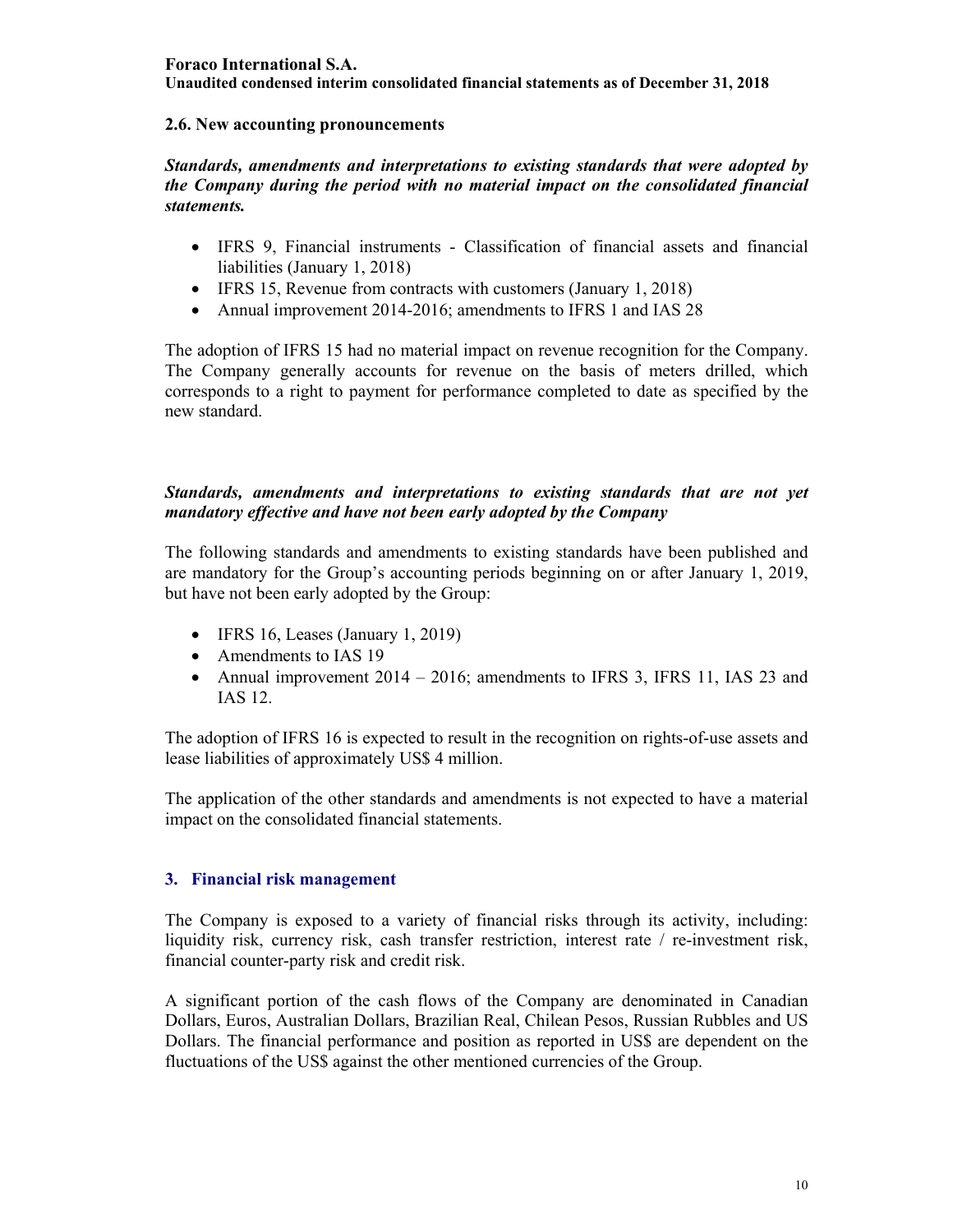## **4. Segment information**

The business segment information for the three-month periods ended December 31, 2017 and December 31, 2018 is as follows:

|                                       | <b>Mining</b> |        | Water        |       | Group        |          |
|---------------------------------------|---------------|--------|--------------|-------|--------------|----------|
| Three-month period ended              | December 31.  |        | December 31. |       | December 31. |          |
|                                       | 2018          | 2017   | 2018         | 2017  | 2018         | 2017     |
| Revenue                               | 46,566        | 33,098 | 1,426        | 1,880 | 47,992       | 34,978   |
| Gross profit / $(\text{loss})$        | 5,794         | 4,979  | (347)        | (634) | 5,447        | 4,345    |
| Operating profit $/$ (loss)           | 685           | 9      | (503)        | (917) | 182          | (908)    |
| Finance costs                         | n/a           | n/a    | n/a          | n/a   | (2,400)      | (1, 857) |
| Profit / (Loss) before income tax     | n/a           | n/a    | n/a          | n/a   | (2,218)      | (2,765)  |
| Income tax profit $/$ (expense)       | n/a           | n/a    | n/a          | n/a   | (1, 415)     | 189      |
| <b>Profit</b> / (Loss) for the period | n/a           | n/a    | n/a          | n/a   | (3,633)      | (2,576)  |

The business segment information for the years ended December 31, 2017 and December 31, 2018 is as follows:

|                                       | <b>Mining</b> |              | Water   |              | Group    |              |  |
|---------------------------------------|---------------|--------------|---------|--------------|----------|--------------|--|
| <b>Years ended</b>                    |               | December 31. |         | December 31. |          | December 31. |  |
|                                       | 2018          | 2017         | 2018    | 2017         | 2018     | 2017         |  |
| Revenue                               | 174,940       | 127,944      | 5,106   | 7,793        | 180,046  | 135,737      |  |
| Gross profit / (loss)                 | 22.101        | 14,920       | (216)   | (788)        | 21,885   | 14,132       |  |
| Operating profit $/$ (loss)           | 2,234         | (4,785)      | (1,120) | (1,955)      | 1,114    | (6,740)      |  |
| Finance costs                         | n/a           | n/a          | n/a     | n/a          | (8,891)  | (6,158)      |  |
| Profit / (Loss) before income tax     | n/a           | n/a          | n/a     | n/a          | (7, 777) | (12,898)     |  |
| Income tax profit $/$ (expense)       | n/a           | n/a          | n/a     | n/a          | (2,853)  | 1,612        |  |
| <b>Profit</b> / (Loss) for the period | n/a           | n/a          | n/a     | n/a          | (10,630) | (11, 286)    |  |

The following is a summary of sales to external customers by geographic area for the three-month periods ended December 31, 2017 and December 31, 2018:

| Three-month period ended       | <b>December 31, 2018</b> | <b>December 31, 2017</b> |
|--------------------------------|--------------------------|--------------------------|
| Europe, Middle East and Africa | 11,087                   | 8,172                    |
| South America                  | 12,605                   | 8,280                    |
| North America                  | 17,096                   | 12,591                   |
| Asia Pacific                   | 7.204                    | 5.935                    |
| Net sales                      | 47,992                   | 34,978                   |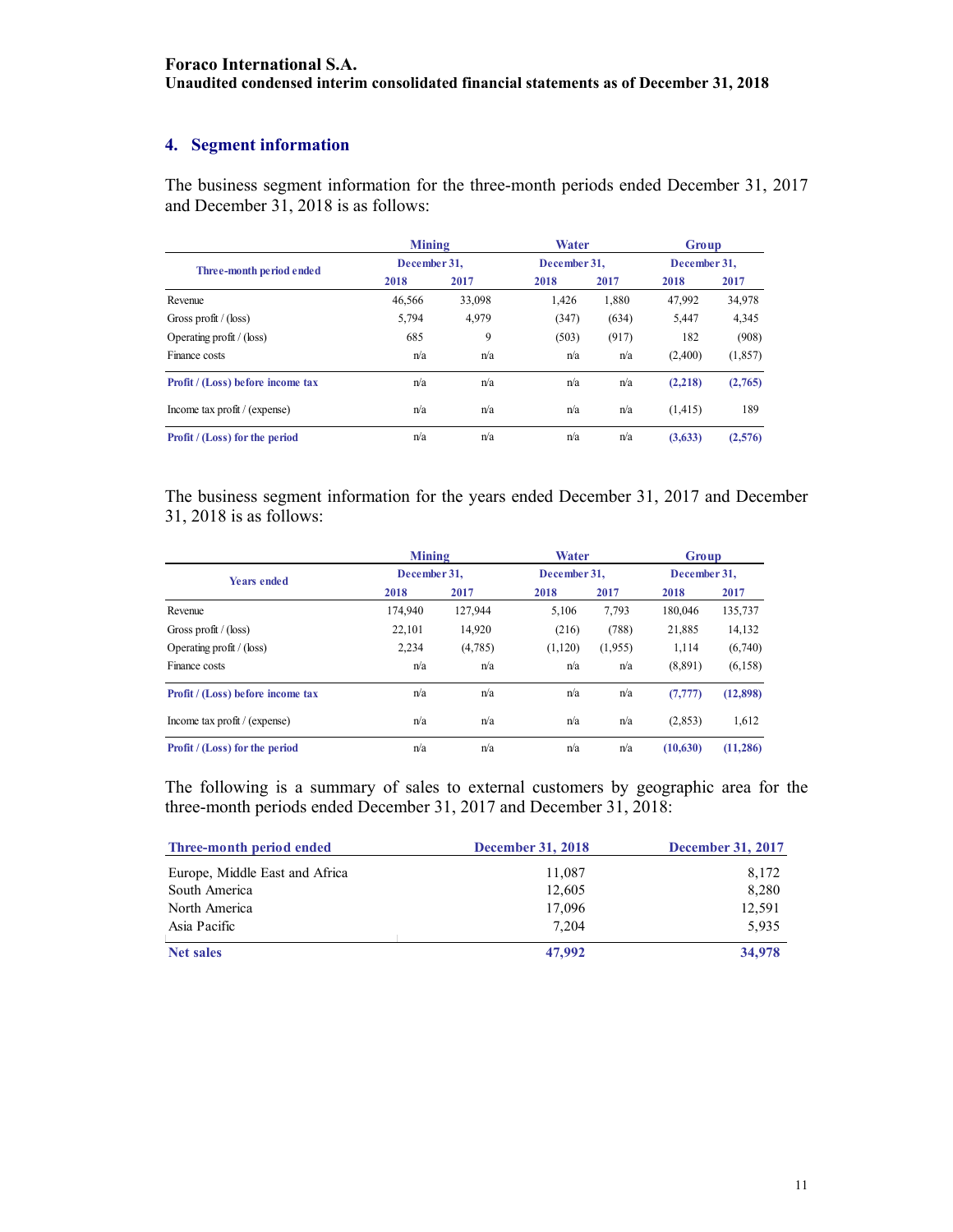#### **Foraco International S.A. Unaudited condensed interim consolidated financial statements as of December 31, 2018**

The following is a summary of sales to external customers by geographic area for the years ended December 31, 2017 and December 31, 2018:

| <b>Year ended</b>              | <b>December 31, 2018</b> | <b>December 31, 2017</b> |
|--------------------------------|--------------------------|--------------------------|
| Europe, Middle East and Africa | 44,603                   | 42,116                   |
| South America                  | 36,479                   | 30,639                   |
| North America                  | 68,012                   | 41,901                   |
| Asia Pacific                   | 30,952                   | 21.081                   |
| <b>Net sales</b>               | 180,046                  | 135,737                  |

#### **5. Property, plant and equipment**

Property, plant and equipment (PP&E) consists of the following:

|                                     | Land &<br><b>Buildings</b> | <b>Drilling</b><br>equipment $\&$<br>tools | <b>Automotive</b><br>equipment | Office furniture &<br>other equipment | <b>Total</b> |
|-------------------------------------|----------------------------|--------------------------------------------|--------------------------------|---------------------------------------|--------------|
| <b>Year ended December 31, 2017</b> |                            |                                            |                                |                                       |              |
| Opening net book amount             | 1,968                      | 36,544                                     | 4,866                          | 376                                   | 43,756       |
| Additions                           | 128                        | 8,236                                      | 1,109                          | 74                                    | 9,547        |
| Exchange differences                | 165                        | 2,985                                      | 302                            | 24                                    | 3,476        |
| Disposals or retirements            | (3)                        | (42)                                       | (3)                            | (26)                                  | (74)         |
| Depreciation expense                | (185)                      | (15,276)                                   | (3,044)                        | (146)                                 | (18,651)     |
| <b>Closing net book value</b>       | 2,073                      | 32,447                                     | 3,230                          | 302                                   | 38,054       |
| <b>Year ended December 31, 2018</b> |                            |                                            |                                |                                       |              |
| Opening net book amount             | 2,073                      | 32,447                                     | 3,230                          | 302                                   | 38,054       |
| Additions                           | 35                         | 12,354                                     | 437                            | 145                                   | 12,971       |
| Exchange differences                | (101)                      | (1,866)                                    | (505)                          | (26)                                  | (2,498)      |
| Disposals or retirements            | (1)                        | (120)                                      | (8)                            | (1)                                   | (130)        |
| Depreciation expense                | (216)                      | (14, 889)                                  | (1,337)                        | (134)                                 | (16, 576)    |
| <b>Closing net book value</b>       | 1,790                      | 27,926                                     | 1,817                          | 286                                   | 31,821       |

The PP&E depreciation expense and the intangible asset amortization expense have been charged to the income statement as follows:

| <b>Period ended</b>                                           | December 31,<br>2018 | December 31,<br>2017 |
|---------------------------------------------------------------|----------------------|----------------------|
| Cost of sales<br>Selling, general and administrative expenses | 16,758<br>29         | 18,686<br>31         |
| <b>Total depreciation and amortization</b>                    | 16,787               | 18,717               |

## **6. Goodwill**

Goodwill can be analyzed as follows: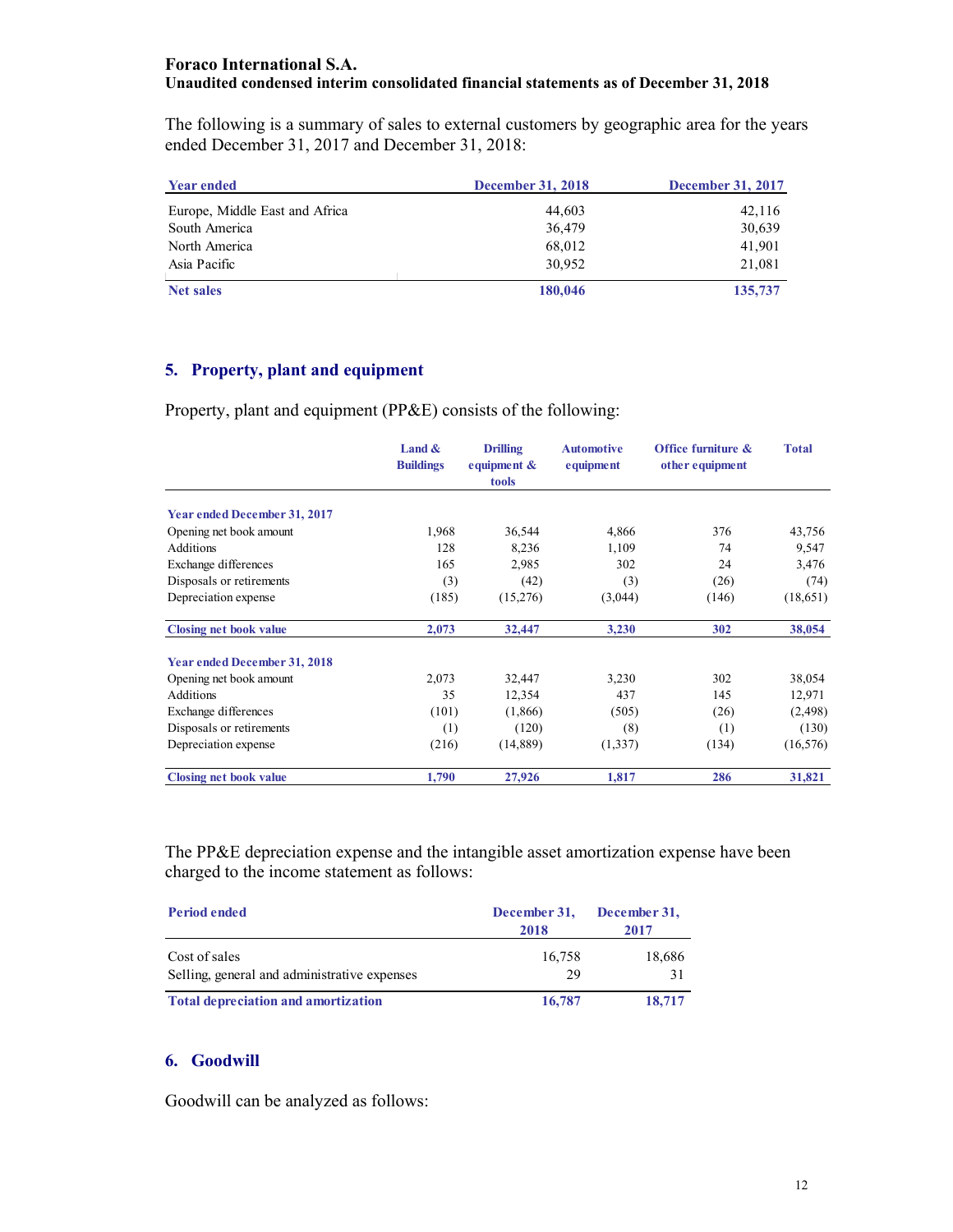#### **Foraco International S.A.**

#### **Unaudited condensed interim consolidated financial statements as of December 31, 2018**

|                                        | December 31,<br>2018 | December 31,<br>2017 |
|----------------------------------------|----------------------|----------------------|
| <b>Goodwill at beginning of period</b> | 89,169               | 86,401               |
| Exchange differences                   | (10,940)             | 2.768                |
| Goodwill at end of the period          | 78,229               | 89,169               |

Goodwill is allocated to the following geographic regions: South America (US\$ 56.6 million), North America (US\$ 8.4 million), Asia Pacific (US\$ 7.2 million) and Europe, Middle East and Africa (US\$ 6.1 million). The exchange differences are mainly generated by the variation in exchange rate between the Brazilian Real and the US Dollar.

#### **7. Inventories**

Inventories break down as follows:

|                                                                | December 31,<br>2018 | December 31,<br>2017 |
|----------------------------------------------------------------|----------------------|----------------------|
| Spare parts and consumables, gross<br>Less inventory allowance | 32.932               | 33,820               |
| <b>Inventories</b> , net                                       | 32,932               | 33,820               |

The Company continually assesses spare parts and consumables and writes off obsolete inventories as soon as they are identified.

#### **8. Borrowings**

As at December 31, 2018, the maturity of financial debt can be analyzed as presented in the table below:

|                       | December 31, 2018 |
|-----------------------|-------------------|
| Credit lines          | 6,900             |
| Long-term debt        |                   |
| Within one year       | 2,740             |
| Between 1 and 2 years | 1,997             |
| Between 2 and 3 years | 672               |
| Between 3 and 4 years | 129,086           |
| Between 4 and 5 years | 108               |
| Total                 | 141,503           |

The borrowing above is mainly denominated in Euros. The weighted average interest rate based on the composition of the borrowings outstanding as at December 31, 2018 approximates 6.0%.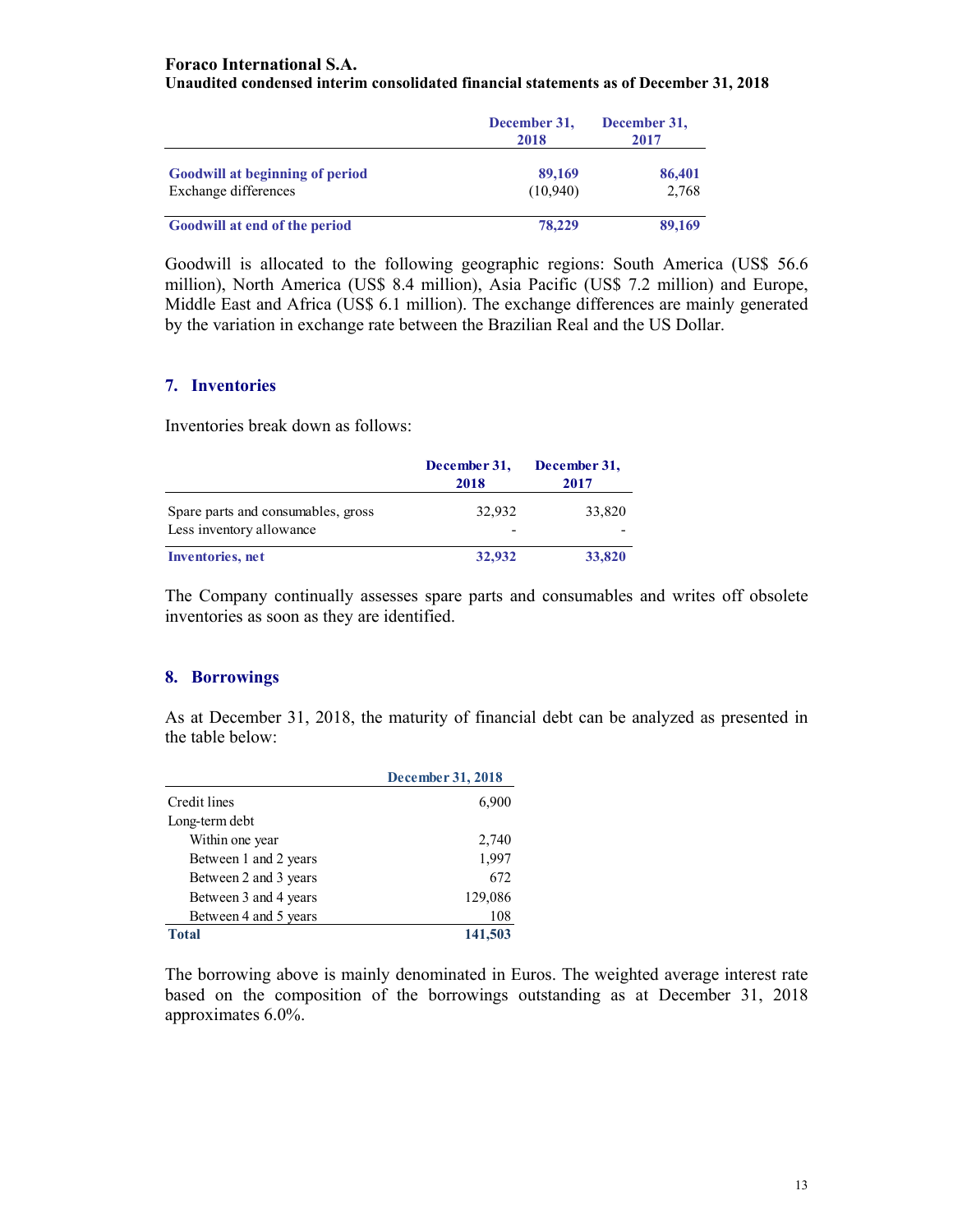The reconciliation of the financial debt between December 31, 2017 and December 31, 2018 is as follows:

| Debt as at December 31, 2017          | (137,264) |  |
|---------------------------------------|-----------|--|
| Increase of existing short term loans | (1, 423)  |  |
| Issuance of bonds                     | (5,863)   |  |
| Issuance of borrowings                | (519)     |  |
| Reimbursement of long-term debt       | 2,503     |  |
| <b>Interests</b>                      | (5,487)   |  |
| Foreign exchange                      | 6,550     |  |
| Debt as at December 31, 2018          | (141,503) |  |

As part of the debt reorganization of May 11, 2017, the Company drew twice  $\epsilon$  2.5 million on April 26<sup>th</sup>, 2018 and on December 17<sup>th</sup>, 2018 corresponding to the second tranche of the Bonds.

#### **9. Provisions**

Provisions comprise the following elements:

|                                          | <b>Pension and</b><br>retirement<br><b>indemnities</b> | <b>Provision</b><br>for tax<br>uncertainty | <b>Claims</b> | <b>Total</b> |
|------------------------------------------|--------------------------------------------------------|--------------------------------------------|---------------|--------------|
| As at January 1, 2018                    | 382                                                    | 834                                        | 1,098         | 2,314        |
| Charged to consolidated income statement |                                                        |                                            |               |              |
| - Addition to provisions                 | 21                                                     | -                                          | 106           | 127          |
| - Used amounts reversed                  | (10)                                                   | (681)                                      | (716)         | (1,407)      |
| - Unused amouts reversed                 |                                                        |                                            |               |              |
| - Exchange differences                   | (6)                                                    | (27)                                       | (147)         | (180)        |
| As at December 31, 2018                  | 387                                                    | 126                                        | 341           | 853          |

A certain number of claims have been filed by former employees of the Brazilian subsidiary. These claims may result in a cash outflow for the Company. Given the uncertainty surrounding such claims, an amount of US\$ 339 thousand has been provided for as at December 31, 2018.

The Company operates in various countries and may be subject to tax audits and employee related risks. The Company is currently facing such risks in certain countries. The Company regularly reassesses its exposure and accounts for provisions accordingly.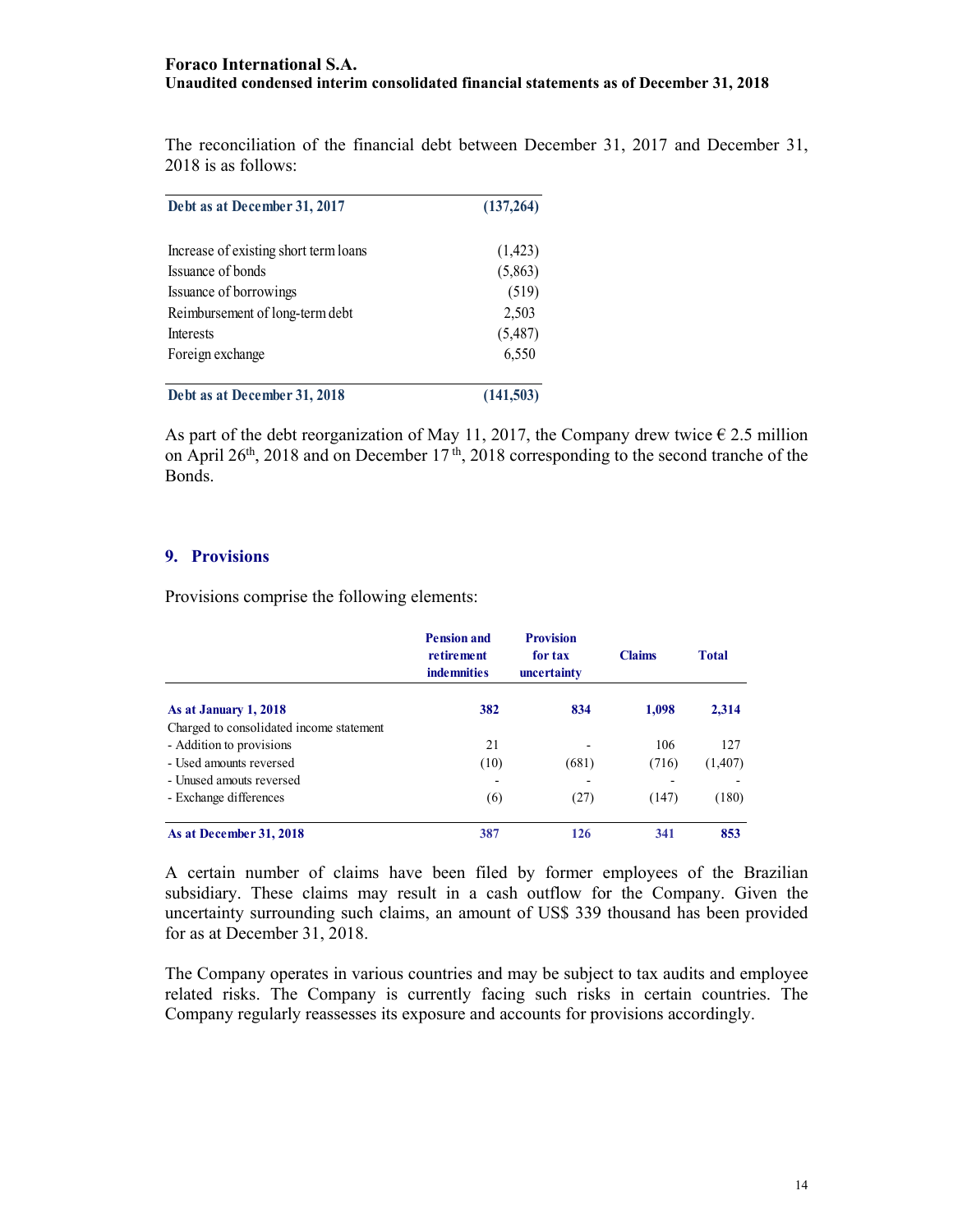### **10. Share capital**

#### **Number of shares outstanding**

As at December 31, 2018, the total common shares of the Company are distributed as follows:

|                                                                                                                                                      | <b>Number of shares</b> |
|------------------------------------------------------------------------------------------------------------------------------------------------------|-------------------------|
| Common shares held directly or indirectly by principal shareholders<br>Common shares held directly or indirectly by individuals in their capacity as | 37,594,498              |
| members of the Board of Directors                                                                                                                    | 1,161,754               |
| Common shares held by the Company                                                                                                                    | 16,269                  |
| Common shares held by the public                                                                                                                     | 51,179,277              |
| Total shares issued and outstanding                                                                                                                  | 89,951,798              |
| Common shares held by the Company                                                                                                                    | (16,269)                |
| Total common shares issued and outstanding                                                                                                           | 89,935,529              |

#### **Treasury shares**

As at December 31, 2018, the Company owns 16,269 of its own shares (182,269 as at December 31, 2017).

The common shares held by the Company can be used for potential future free share plans, bonus schemes and for other general purposes.

#### **11. Other income / expense, net**

Other income / expense, net break down as follows:

|                                               | Three-month period ended<br>December 31 |                          | <b>Year ended December 31</b> |       |
|-----------------------------------------------|-----------------------------------------|--------------------------|-------------------------------|-------|
|                                               | 2018                                    | 2017                     | 2018                          | 2017  |
| Addition to provision for former employees of |                                         |                          |                               |       |
| Servitec, net                                 | $\overline{\phantom{a}}$                | $\overline{\phantom{a}}$ | $\overline{\phantom{a}}$      | (465) |
| Other income / (expense), net                 | ٠                                       | ۰                        |                               | (465) |

Within other income and expenses is the provision recorded during the first semester 2017 for claims from former employees of the Brazilian subsidiary.

Generally, the Company is subject to legal proceedings, claims and legal action arising in the ordinary course of business. The Company's Management does not expect that the ultimate costs to resolve these matters will have a material adverse effect on the Company's consolidated financial position, results of operations or cash flows.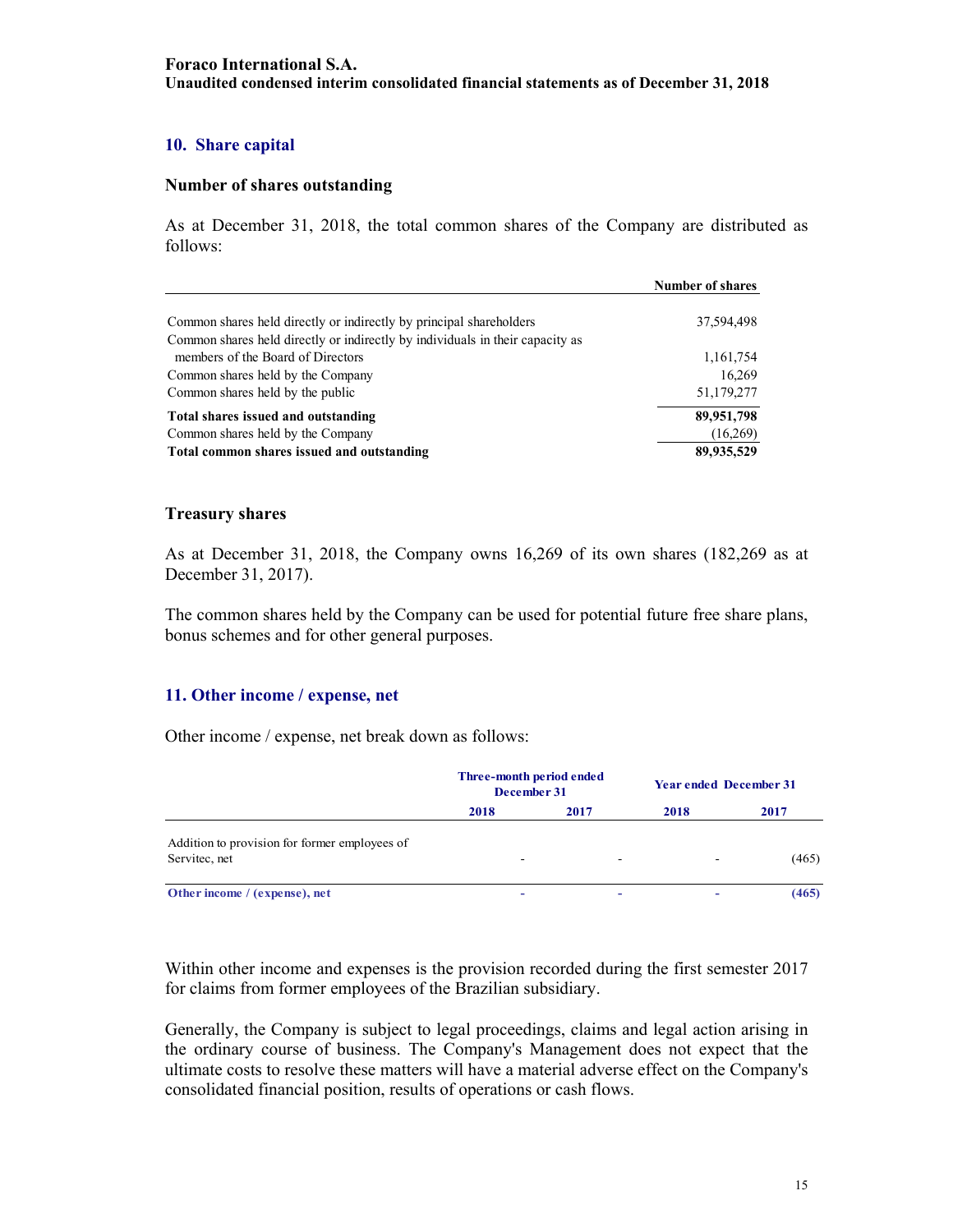#### **12. Expenses by nature**

|                                                         | Three-month period ended<br>December 31. |           | <b>Year ended December 31,</b><br>ended |            |
|---------------------------------------------------------|------------------------------------------|-----------|-----------------------------------------|------------|
|                                                         | 2018                                     | 2017      | 2018                                    | 2017       |
| Depreciation and amortization                           | (4, 143)                                 | (4, 729)  | (16, 787)                               | (18,717)   |
| Accruals increases / (reversals)                        | 594                                      | 650       | 965                                     | 318        |
| Raw materials, consumables used and<br>external charges | (23, 548)                                | (15, 470) | (84,323)                                | (62,044)   |
| Employee benefit expense                                | (20,217)                                 | (16, 286) | (76,316)                                | (61, 174)  |
| Taxes other than on income                              | (269)                                    | (122)     | (1, 547)                                | (1,002)    |
| Other operating (expenses) / profit, net                | (227)                                    | 70        | (924)                                   | 142        |
| <b>Total operating expenses</b>                         | (47, 810)                                | (35, 887) | (178.932)                               | (142, 477) |

Operating expenses / (income), net by nature are as follows:

Share-based compensation expenses recognized within Employee benefit expense for the year ended December 31, 2018 amount to US\$ 181 thousand (US\$ 130 thousand in 2017).

#### **13. Income tax expense**

During the year ended December 31, 2018, the Company recognized an income tax loss amounting to US\$ 2,853 thousand, corresponding mainly to the tax payable in countries where no losses carried forward are available.

#### **14. Commitments and contingencies**

Guarantees given are as follows:

|                                                       | December 31,<br>2018 | December 31,<br>2017 |  |
|-------------------------------------------------------|----------------------|----------------------|--|
| Bid bonds                                             | 83                   | 594                  |  |
| Advance payment guarantees and performance guarantees | 505                  | 1,320                |  |
| Retention guarantees                                  | 184                  | 1,592                |  |
| Financial guarantees                                  | 886                  | 512                  |  |
| <b>Total</b>                                          | 1,658                | 4,018                |  |

The Company benefits from a contract guarantee line of  $E12.7$  million (US\$ 14.5 million) confirmed over 5 years.

As part of the debt reorganization in 2017, the Company granted in favor of its lenders a pledge (i) on 100% of the shares held by Foraco International in certain of its subsidiaries in France, Chile, Canada, Brazil and Australia, (ii) on certain intercompany receivables, (iii) over certain bank accounts, (iv) over materials and equipment for the subsidiaries in Australia, Chile and Brazil and (v) over inventories of subsidiaries in Australia and Chile.